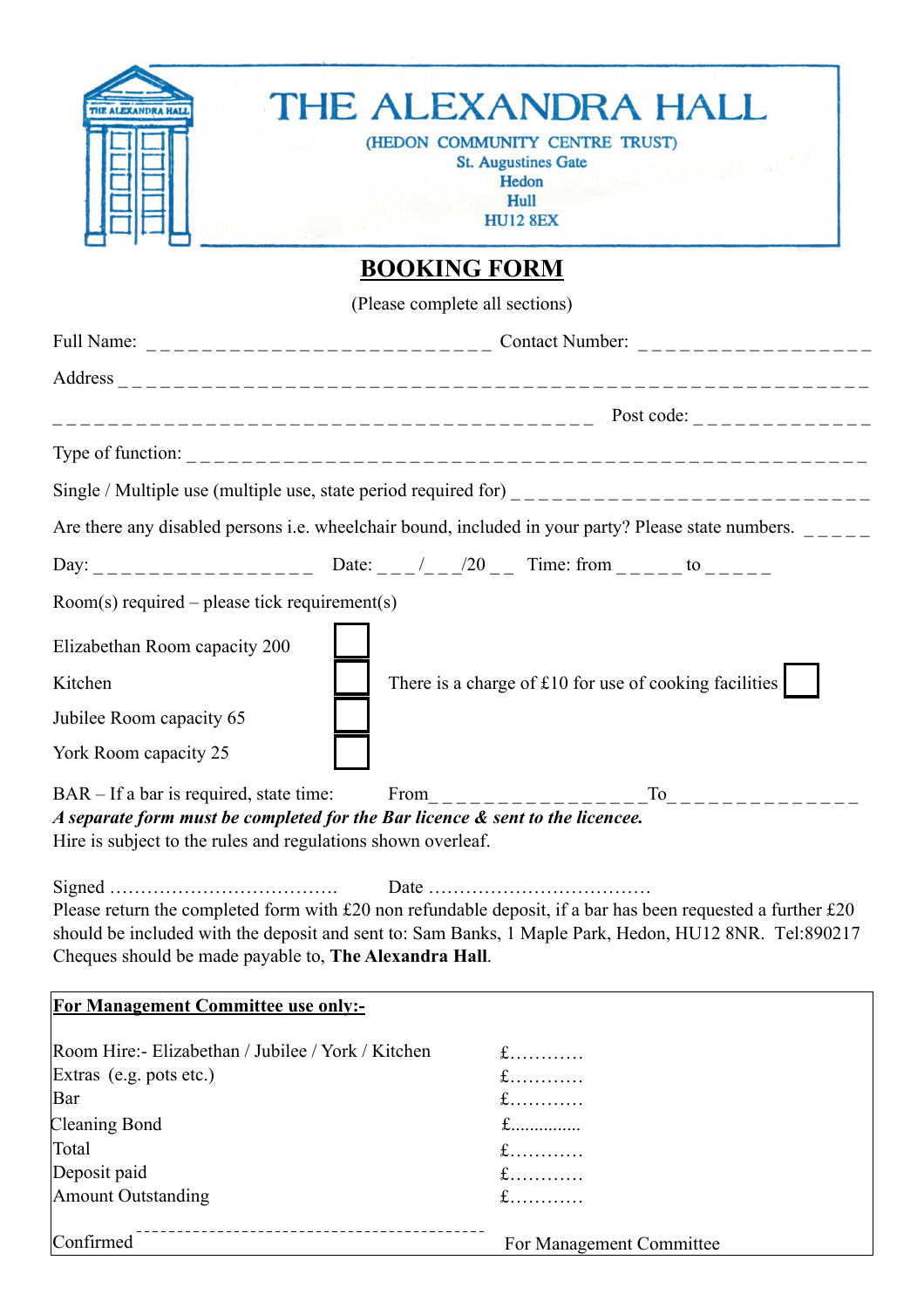

## **STANDARD CONDITIONS OF HIRE**

1. Letting applications will only be accepted from a responsible person over the age of 18 and that person or their representative should be in attendance throughout the letting period and will be responsible for the supervision of the premises.

2. A non refundable deposit of £20, together with a £50 refundable cleaning bond, is required when booking the Hall and full payment for the hire will be required 2 weeks before the date of the event. Regular Hall users are required to pay on a monthly basis.

3. It is the responsibility of the HIRER to inform your guests of the following: Safety should be observed and Fire Regulations must be adhered to at all times. Copies of the Fire Regulations are displayed by each exit along with fire extinguisher locations.

4. Tables, chairs and stage blocks may be arranged to suit your requirements providing the fire exits are kept clear.

5. At the end of the hiring period the HIRER is expected to leave the premises in a tidy condition. Tables, chairs and stage blocks should be replaced at the end of the function so that the room may be ready for the next user.

6. Black Bags are left for your rubbish. Please leave black bags (sealed) in the kitchen for the cleaner to dispose of.

7. The Hall and all room therein operate a strictly NO Smoking Policy.

8. Where a Bar Licence is required, a separate licence request form must be completed for the licensee. When a bar is booked you must not introduce, consume, provide, give away, sell or arrange for the provision or sale of any wines, beers, spirits or other alcoholic drinks of any kind, nor may any of your guests or other attendees do so. Alcoholic beverages of all kinds are available through the Alexander Hall Bar.

9. The HIRER will be responsible for informing their guests that if they look under the age of 21 to bring photo ID as they will not be served Alcohol unless proof of age can be determined. Accepted ID are:

- A photo driving licence
- A passport
- A proof of age scheme card which carries a pass logo

10. The Management cannot accept liability for any property lost, damaged or stolen.

11. The HIRER must make sure that any electrical equipment brought into the Hall is in good and safe working order. Please note that Remote Circuit Breakers are fitted in the building and will trip out if faulty equipment is fitted.

12. The HIRER will take responsibility for the safety and protection of children who attend these parties. No bouncy castles are permitted on the premises.

13. In view of the limited amount of space, no storage can be made available.

14. Any damage to the Hall, fixtures and fittings or failure to leave the Hall in a fit state will be charged to the HIRER at cost.

15. The HIRER when coaching/teaching children and vulnerable adults must when asked for provide the Committee with an up to date Enhanced CRB Certificate, appropriate coaching qualifications and personal indemnity insurance.

16. The HIRER is responsible for providing or ensuring that when music is played in the Hall a PPL (Phonographic Performance Licence) is held for music being played.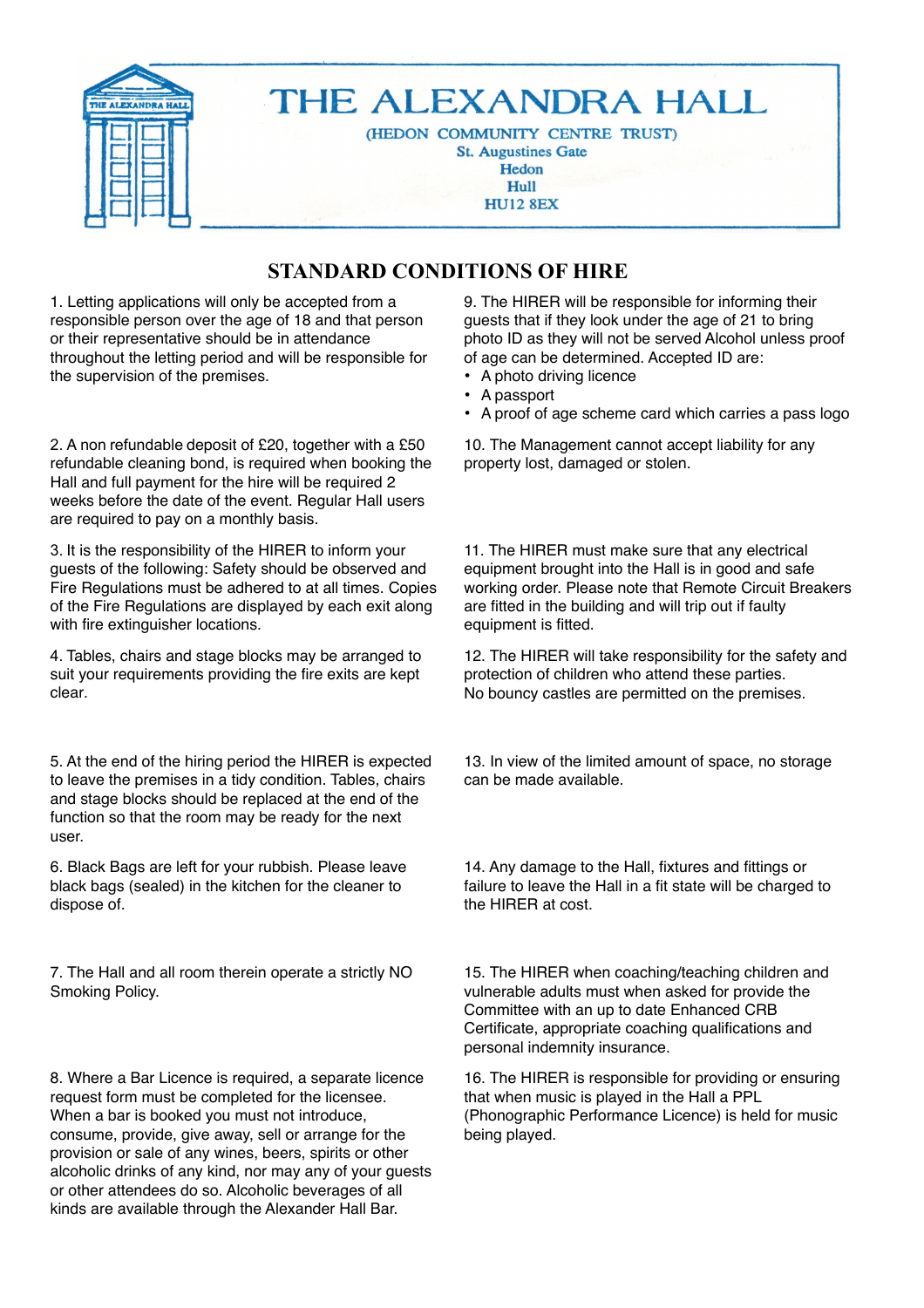

## **Instructions for the use of The Alexandra Hall**

**The HIRER acknowledges that they have received instructions in the following matters**

- **The action to be taken in the event of fire. This includes calling the Fire Brigade and evacuating the hall.**
- **The location and use of fire equipment. (Include diagram of location when handing over keys).**
- **Escape routes and the need to keep them clear.**
- **Method of operation of escape door fastenings.**
- **Appreciation of the importance of any fire doors and of closing all fire doors at the time of a fire.**
- **Location of First Aid kit**
- **Exit & Emergency lighting signs switch**

 **In advance of an entertainment or play, the HIRER shall check the following items:** 

- **That all fire exits are unlocked and panic bolts in good working order.**
- **That all escape routes are free of obstruction and can be safely used.**
- **That any fire doors are not wedged open.**
- **That exit & emergency lighting signs are illuminated.**
- **That there are no obvious fire hazards on the premises.**

**The HIRER unless otherwise agreed is responsible for the following at the end of the hire period:-** 

- Lights to be switched off
- **Heating to be switched off**
- **Windows closed**
- **Chairs & tables replaced on provided racks**
- **Clear floor area for next user**
- **Breakages reported**
- **All doors locked**
- **Keys returned to Bookings Officer**

| <b>Hirer Full Name:</b>            |                                       |  |
|------------------------------------|---------------------------------------|--|
| Signature:                         | $\frac{1}{20}$<br>Date:               |  |
| <b>Full Name:</b>                  | _____________________________________ |  |
| (For Management Committee)         |                                       |  |
| Signature:<br>____________________ | /20<br>Date:                          |  |